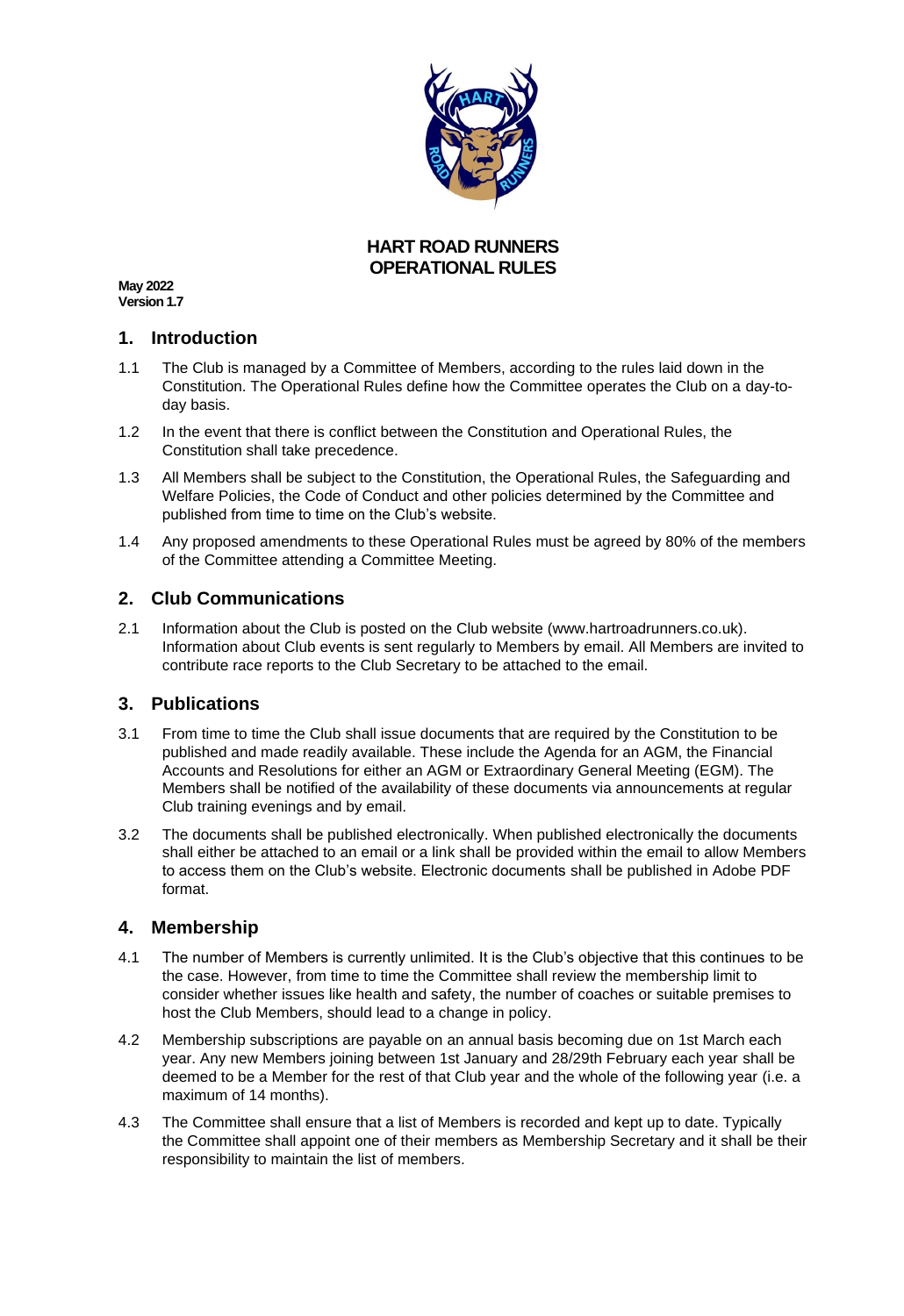

- 4.4 The list of Members is subject to the Club's Privacy Policy, which is published on the Club's website. The list of Members shall be available to:
	- The Membership Secretary (full list);
	- The Secretary (full list);
	- Other Committee members (as required).
- 4.5 The person responsible for maintaining the list of Members is to record the name of any Member who has been expelled. This is to ensure that should the expelled Member wish to reapply for membership their application is considered by the Committee and any subsequent Committee members are aware of their previous expulsion.
- 4.6 The person responsible for maintaining the list of Members shall also keep all previous yearly membership details for the purposes of analysis and to comply with the requirement to select a Chairperson who has been a Member of the Club for the previous five years.
- 4.7 The Committee shall destroy any personal data relating to an individual Member after four years of inactivity on that Member's account.

## **5. Running and Social Events**

- 5.1 The Club organises and/or attends a number of running events each year as agreed by the Committee. Members are encouraged to wear Club kit for these events.
- 5.2 The rules for the regular programmes, including the Thursday Night Mike Cloke Handicap, Multi Race Challenge, and Fleet Half Marathon Trophy are on the website. Changes to these rules shall be agreed by the Committee.
- 5.3 The Club organises and / or attends a number of social events each year as agreed by the Committee. Where the Club organises events, prices for entry and other facilities provided, e.g. drinks, shall be agreed by the Committee.

### **6. Insurance**

- 6.1 The Club pays a regular premium in respect of Public Indemnity Insurance. This is currently provided by England Athletics and the UKA insurance documents are available for download at:
	- <https://www.uka.org.uk/about/what-we-do/insurance/>

### **7. The Committee**

- 7.1 The role of the Committee is to discuss, co-ordinate, advise and present the views of the Members of the Club and in particular:
	- to organise Club running and social activities;
	- to examine, distil and to take note of the views advanced by the Club Members on matters of interest or concern relating to the Club and its operation or in relation to running and other related sports in general;
	- where appropriate, to formulate proposals for possible developments of the Club and/ or other related issues;
	- to provide the means for discussion with England Athletics and any other recognised sporting associations of any issues emanating from Members of the Club;
	- to provide the means of dissemination to the Members of any proposals that these organisations may wish to refer for consideration to the Club;
	- to document procedures and issues for each committee role to ensure a smooth handover to following Committee Members;
	- to deal with grievance and disciplinary matters in line with the Club's published processes;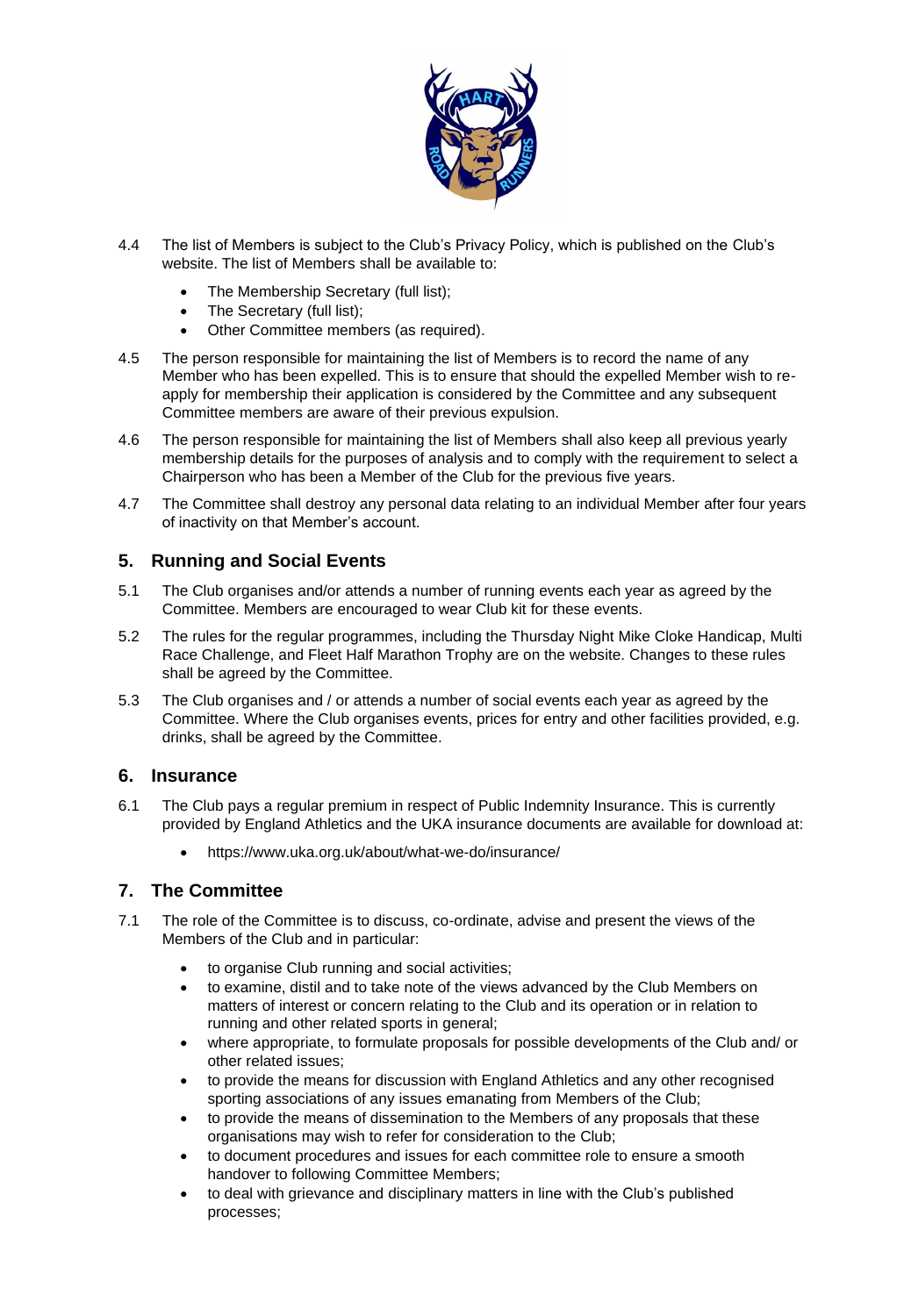

• to decide any questions as to the interpretation of the Constitution and these Operational Rules and decide on any other matter. The Committee shall arbitrate in any dispute and its decision shall be final.

## **8. Appointment of the Committee**

- 8.1 Where possible the outgoing Committee Members should attend the first Committee meeting of the next Club year to ensure a smooth handover to new Committee Members.
- 8.2 All nominees for election to the Committee shall declare any personal, financial or professional interests of concern to the Club by disclosing them in the Register of Interests.
- 8.3 The Register of Interests shall be reviewed and updated at the first Committee meeting in each Club year. Any nominees in doubt should discuss the matter with the Chairperson.

### **9. Chairperson**

- 9.1 The Chairperson shall automatically become a member of the Committee on appointment.
- 9.2 The role of the Chairperson is as follows:
	- chair any meetings of the Club or Committee;
	- oversee the running of the Club;
	- present any Club awards / trophies along with the Club Captain;
	- ensure the Club's privacy policy is enforced;
	- carry out any other tasks appropriate to the Chairperson.

#### **10. Secretary**

- 10.1 At the Committee meeting immediately following the AGM the Committee shall elect one of its members to be the Secretary or the role may be split between two members. However, as the Secretary is a defined role in the Constitution and has a standard two-year period of office only one of the roles shall be considered formally as the Hart Road Runners official Secretary. The person appointed the formal Secretarial role should be decided by the Committee as per the agreed constitutional process at the beginning of their period of office and the Club Members notified of the appointment in the minutes of the Committee meeting.
- 10.2 The Secretary should maintain an archive of all minutes, correspondence, amendments to the Constitution etc and to ensure that this, or access to it, is passed on to their successor. Currently the document archive is stored in Google Docs.
- 10.3 The communications part of the Secretary's role is as follows:
	- in conjunction with the Membership Secretary, keep email contact details for current Members up to date;
	- send a weekly communications newsletter to all Club Members, detailing news, upcoming events and the current week's training schedule. This involves liaising with the committee, coaching team and HRR Members, keeping up to date with HRR news via Facebook and checking event results where appropriate;
	- send invites to winning Club Members for awards presentations
	- send other HRR notices to Club Members where appropriate;
	- carry out the procedures described in the Club's Discipline and Appeal process.
- 10.4 The meetings part of the Secretary's role is as follows:
	- send the draft agenda for Committee meetings to the Committee members and ask for any other items to be included a week before the meeting. If necessary, send the revised agenda;
	- apply for London Marathon Club and any other Club places;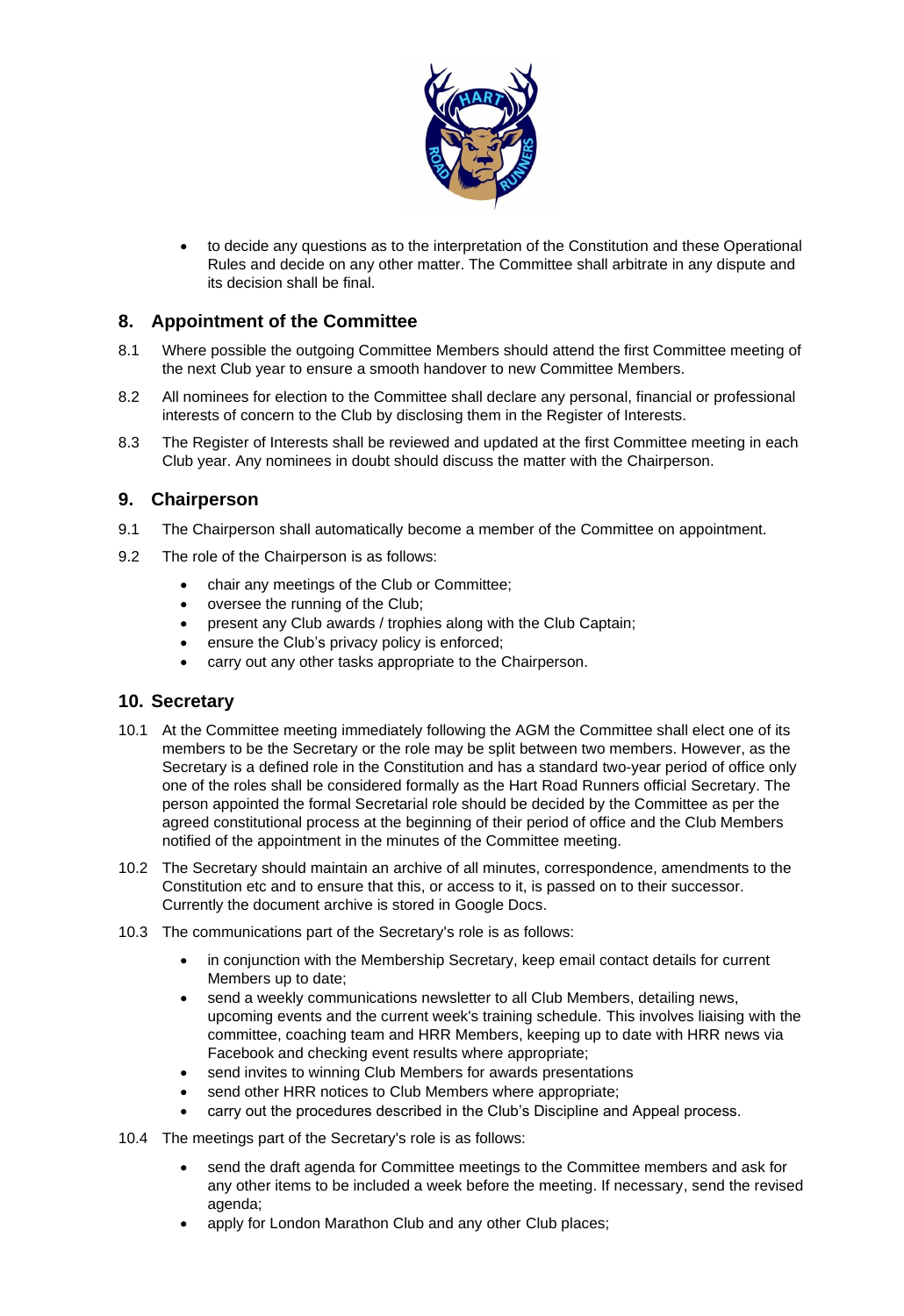

- attend Committee meetings and take minutes;
- maintain the Register of Interests;
- send draft minutes to the Committee for approval;
- send approved minutes as a PDF file to the Committee and ask the website editor to publish them on the Club's website;
- keep a record of any items from the Committee meetings that are to be raised at the AGM;
- send the AGM agenda to the Communications Secretary 15-20 days before AGM;
- attend the AGM and take minutes;
- send the draft AGM minutes to the Committee for their provisional agreement;
- send the provisionally agreed AGM minutes as a PDF file to the Committee and ask the website editor to publish them on the Club's website.
- 10.5 Should the Club require an EGM then the Secretary should:
	- send the EGM agenda to the Communications Secretary 15-20 days before an EGM;
	- attend the EGM and take minutes;
	- send the draft EGM minutes to the Committee for approval;
	- send the approved EGM minutes as a PDF file to the Committee and ask the website editor to publish them on the Club's website.
- 10.6 If at any meeting the Secretary or Secretaries are absent, those Committee members present shall choose one of their number to be the Secretary of the meeting.

### **11. Treasurer**

- 11.1 At the Committee meeting immediately following the AGM the Committee shall elect one of its members to be the Treasurer.
- 11.2 The role of the Treasurer is as follows:
	- to provide a financial report to the Committee at each meeting including the AGM. If absent from a meeting the Treasurer shall provide a financial report to the Chairperson and/or Secretary prior to the meeting;
	- to maintain the Club bank accounts including making payments, withdrawals and deposits as appropriate;
	- to reimburse Members promptly all reasonable expenses incurred by them provided such expenditure has been agreed in advance by the Committee;
	- to maintain an up to date set of accounts which can be made available for examination by any Committee member together with any supporting documentation;
	- to prepare the annual accounts for review and presentation to the Committee and Club Members;
	- to carry out any other tasks appropriate to the Treasurer.
- 11.3 The Treasurer must always implement the following payment authorisations:
	- For single payments under £500 one authorised person may effect the transaction.
	- For repetitive payments under £500 the Treasurer should seek the Chairperson's authorisation prior to payment in the form of an email. Should the Chairperson be unavailable and the payment urgent, authorisation should be sought from the Club Secretary as an alternative.
	- For payments between £500 and £1000 the Treasurer should seek the Chairperson's authorisation prior to payment in the form of an email. Should the Chairperson be unavailable and the payment urgent, authorisation should be sought from the Club Secretary as an alternative.
	- The Committee is required to approve in advance all payments between £1000 and £5000.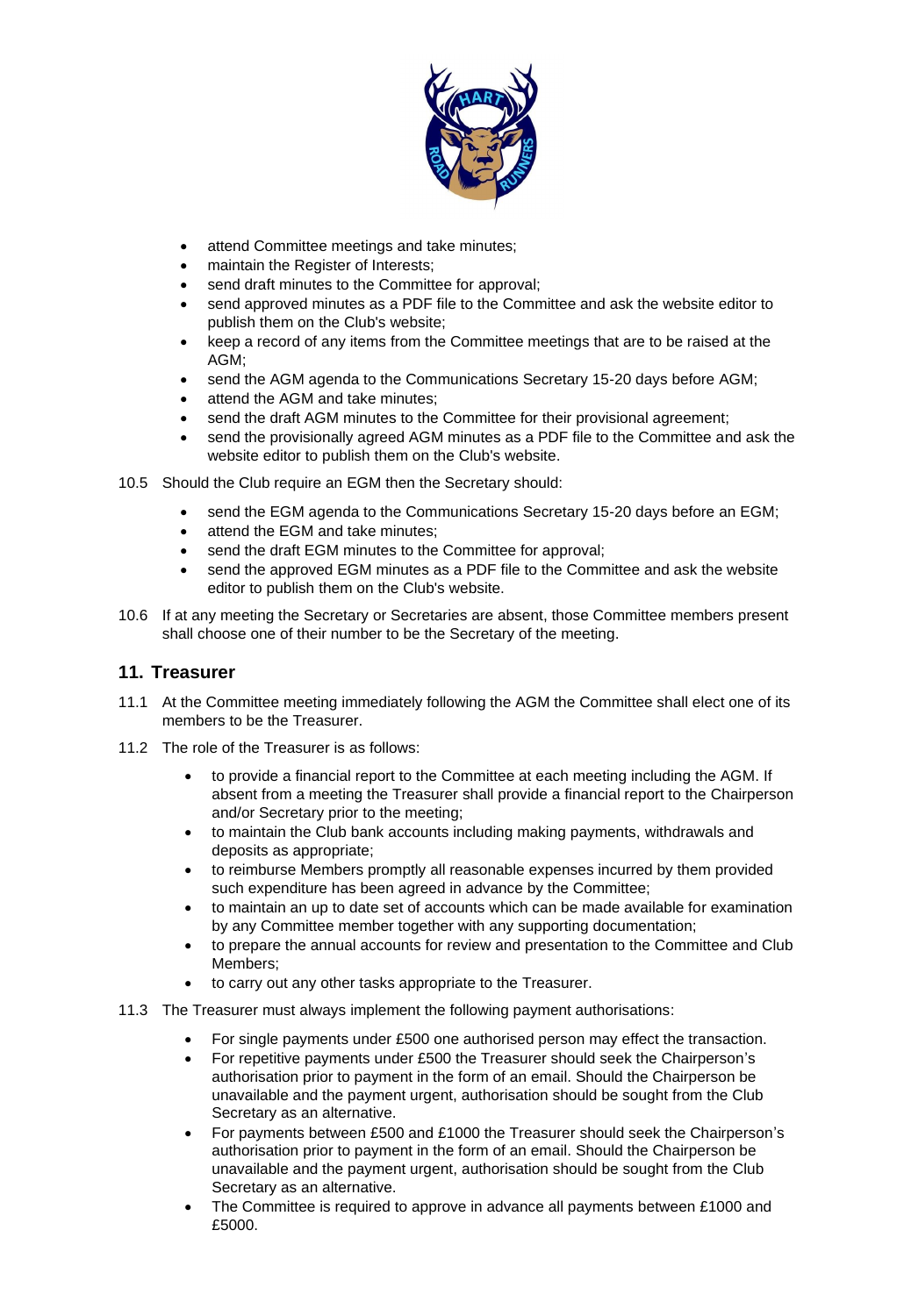

• For payments of £5000 or more the transaction shall be referred in advance to the Committee and where possible an EGM or AGM for authorisation.

## **12. Club Captain**

- 12.1 The Club Captain shall be selected by the Committee, with no fixed term of office. The Club Captain, if not already a Committee Member, shall attend meetings of the Committee on a nonvoting basis.
- 12.2 The role of the Club Captain is as follows:
	- to be a representative of the Club at sporting events;
	- to collect any team awards / trophies;
	- to present any Club awards / trophies along with the Chairperson.

## **13. Social Secretary**

- 13.1 The role of Social Secretary centres around the main social events that the Club organises for its Members. These may include but are not limited to:
	- the May awards event;
	- the Christmas meal; any children's or family events, including the summer family fun day and BBQ.
- 13.2 In each case the Social Secretary is involved with venue selection and booking, choosing the format of the event, agreeing the date and times, helping to decide on agenda etc. In all cases it is the Social Secretary that would present the options to the Committee at a suitable meeting where decisions are made by the group.
- 13.3 Once all the above has been agreed, the event is published on social media, and ticket sales/attendance is promoted by all Committee members.
- 13.4 Other events that have some input and assistance from the Social Secretary may include the following depending on attendance:
	- all cross country races. However, the cross-country captain may choose to organise instead;
	- relay event;
	- the Mike Cloke memorial run;
	- awards evenings following the monthly handicap.

These are primarily running events but also have a social element.

### **14. Membership Secretary**

- 14.1 The role of the Membership Secretary is as follows:
	- to maintain the membership database;
	- to manage the Members' registrations with England Athletics;
	- to provide information on current membership to Committee meetings;
	- to be the main point of contact for any questions relating to membership;
	- respond to new membership enquiries;
	- to ensure that all membership records are maintained securely in line with the Club's Privacy Policy.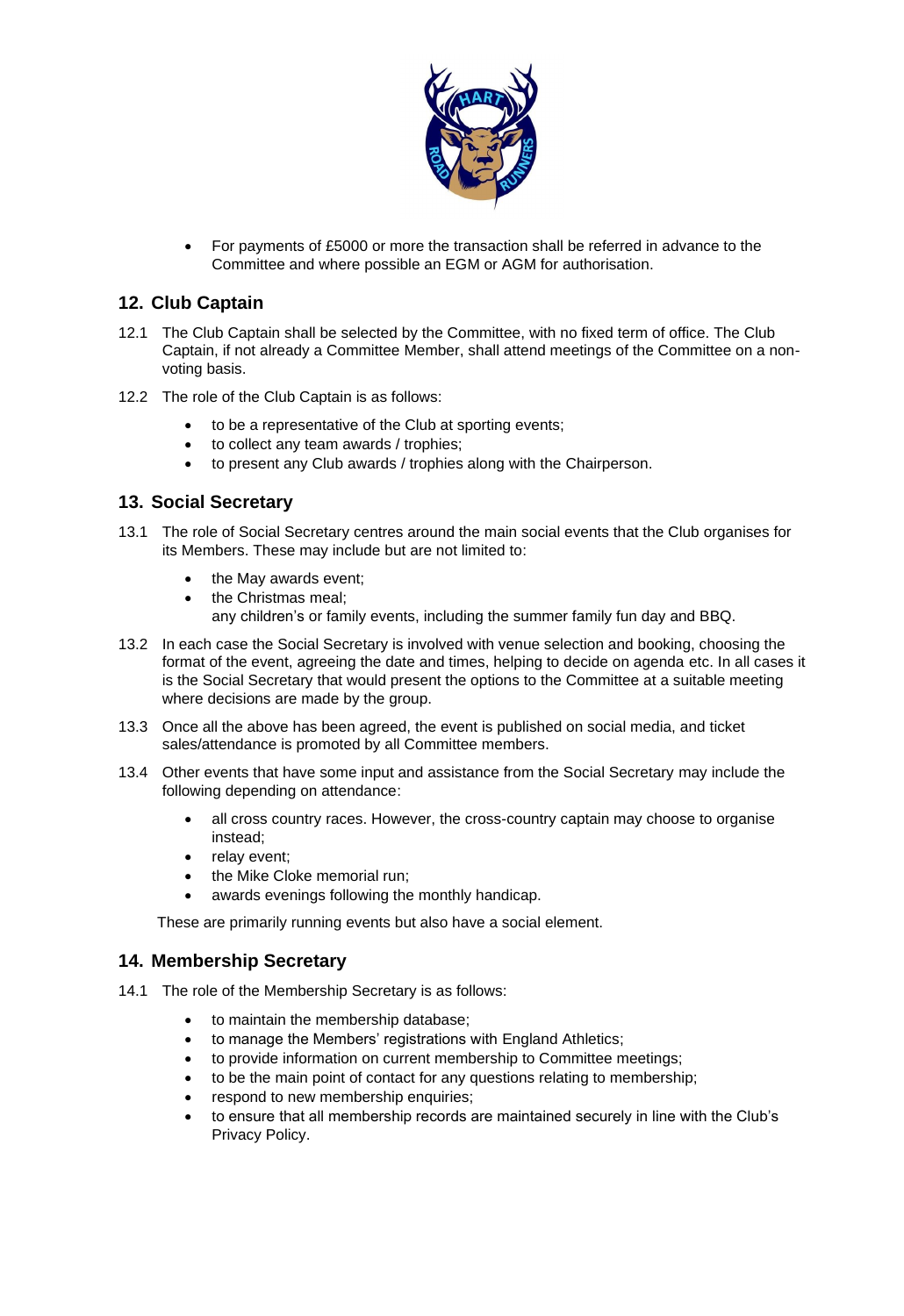

# **15. Leaving the Committee**

<span id="page-5-0"></span>15.1 When a volunteer ceases to be a member of the Committee, they shall ensure that they:

- return any items, in electronic or physical form, in their possession which relate to their role as a Committee member;
- delete from their records and electronic devices all data relating to Club members;
- forward to another Committee member any emails relating to ongoing matters;
- delete all emails relating to Committee business, after forwarding as above those relating to ongoing matters;
- resign their access to Club bank accounts;
- resign their access to Club document storage and to any role in the administration of Club social media;
- agree not to disclose any confidential information that may have been discussed or shared whilst a member of the Committee, in perpetuity;
- confirm in an email to the Club secretary that all steps above have been completed.
- 15.2 Notwithstanding the rules in clause [15.1,](#page-5-0) volunteers ceasing to be a member of the Committee may retain personal emails from Club members and the email addresses of members with whom they are in contact for personal social purposes.
- 15.3 When an individual ceases to be a member of the Committee, the Chairperson shall ensure that their authorisation to access Club document storage, Club bank accounts and the administration of Club social media accounts is cancelled.

## **16. Other Officers of the Committee**

- 16.1 The Committee shall appoint other Officers to deal with Membership, Welfare, Disclosure and Barring Service (DBS) verification, coaching, digital media, events, and the newsletter.
- 16.2 Any duly appointed Member or other individual shall be entitled to represent the Club if authorised by a majority vote of the Committee. The terms and duration of such authorisation shall be formally recorded in the minutes of the meeting at which the vote was taken.

## **17. Social Media and Communications**

- 17.1 The Committee oversees the Club's primary communications channels used to promote the Club to its members and the public at large. These channels include:
	- the website,
	- Facebook and,
	- email.
- 17.2 The Club's Facebook page is administered by the Committee. Appointment of Administrators and Moderators is at the sole discretion of the Committee, normally administration would be given to the Chairperson, Digital Media Administrator and Membership Secretary. Moderators are appointed as required.

## **18. Non-Committee Members Attending Committee Meetings**

- 18.1 Non-Committee Members may attend Committee meetings at the invitation of the Committee or after formally giving the Club Secretary notice one week before the date of the meeting, stating the matter they wish to raise or discuss.
- 18.2 The Committee may restrict the number of non-Committee Members to two in any one meeting.
- 18.3 Non-Committee Members may only attend the part of the meeting relevant to the matter they have asked to discuss when giving notice, unless invited by the Committee to be present for other parts of the meeting.